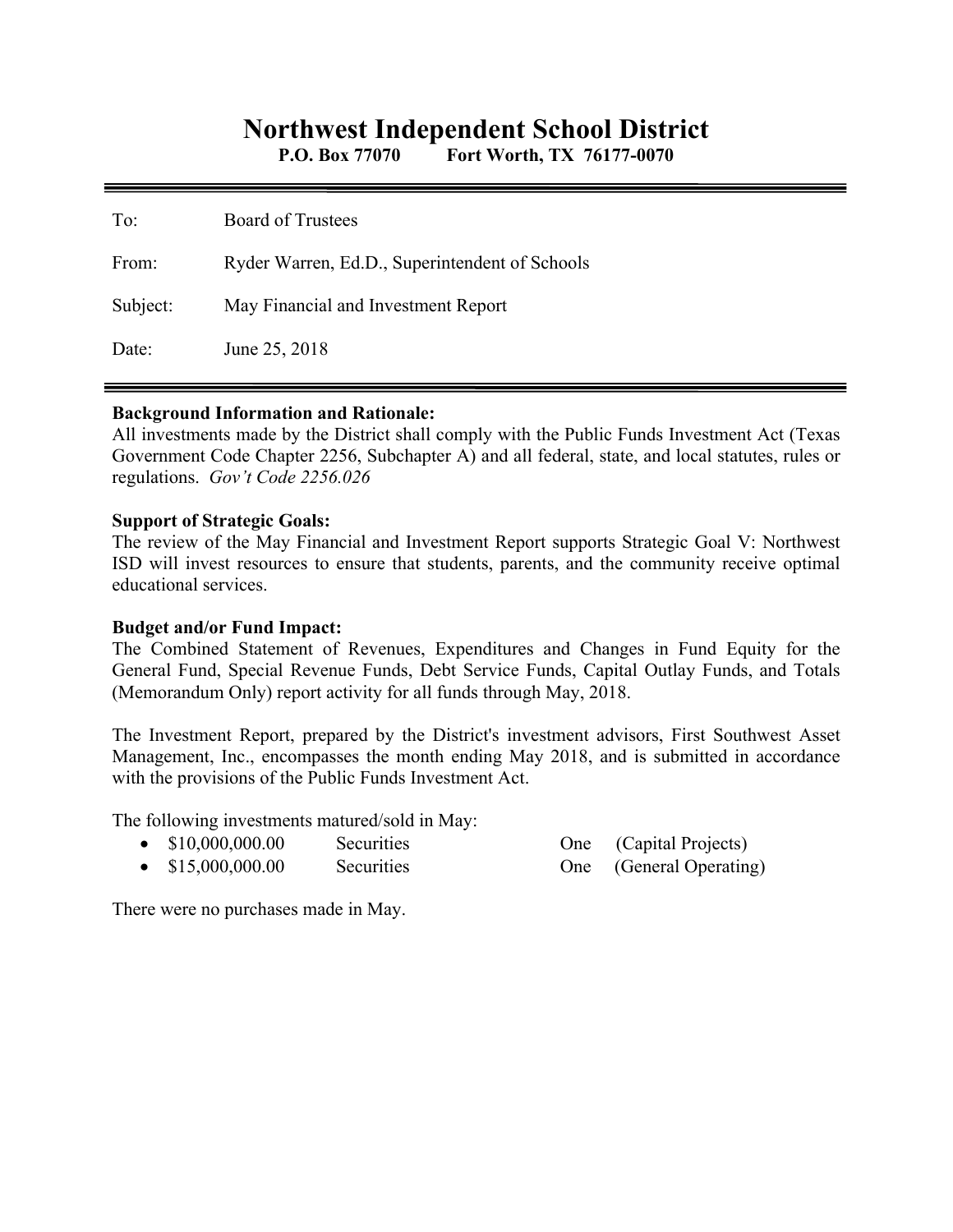Investments for the District's General Fund, Debt Service Funds, Capital Projects Funds, and Internal Service Funds total \$220,988,731.49 as of May 31, 2018.

|                               | Yield<br>to     |                     |
|-------------------------------|-----------------|---------------------|
| <b>Fund</b>                   | <b>Maturity</b> | <b>Market Value</b> |
| General Fund                  | 1.703%          | \$130,642,669.91    |
| Special Revenue Funds         | 1.742%          | 1,658,671.27        |
| Debt Service Funds            | 1.890%          | 41,388,972.37       |
| Capital Projects AFB Funds    | 1.716%          | 15,335,496.82       |
| <b>Capital Projects Funds</b> | 1.801%          | 31,962,921.12       |
| Total                         | 1.753%          | \$220,988,731.49    |

Board Policy states that, "The investment portfolio shall be diversified in terms of investment instruments, maturity scheduling, and financial institutions to reduce risk of loss resulting from over concentration of assets in a specific class of investments, specific maturity, or specific issuer."

The District portfolio is diversified in terms of **investment instruments**.



| <b>Portfolio Composition by Security Type</b> |       | <b>Portfolio Composition by Issuer</b> |        |
|-----------------------------------------------|-------|----------------------------------------|--------|
| Treasury                                      | 50%   | Treasury                               | 50%    |
| Local Government Investment Pool              | 16%   | TexPool                                | 16%    |
| <b>Bank Deposit</b>                           | 16%   | Compass                                | 16%    |
| <b>Agency Bullet</b>                          | $9\%$ | <b>FHLB</b>                            | $11\%$ |
| Agency Disco                                  | $7\%$ | <b>FNMA</b>                            | $5\%$  |
| Certificates of Deposit                       | $2\%$ | Greenbank                              | $2\%$  |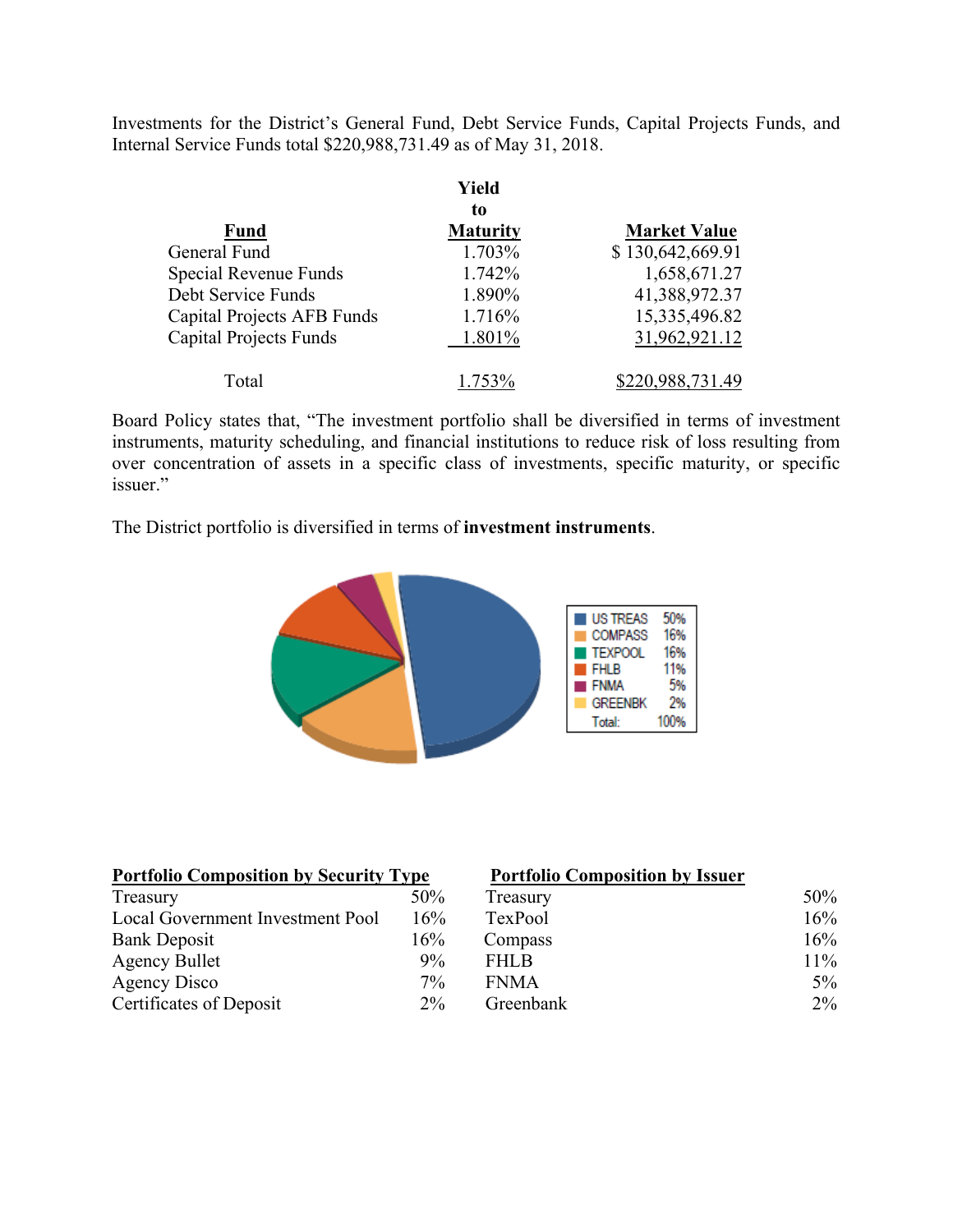

The District portfolio is diversified in terms of **maturity scheduling:** 

The District portfolio currently outperforms all **benchmark comparison**.



Note 1: CMT stands for Constant Maturity Treasury. This data is published in Federal Reserve Statistical Release H.15 and represents an average of all actively traded Treasury securities having that time remaining until ma erage of all actively traded Treasury securities having that time remaining until maturity. This is a Note 2: Benchmark data for TexPool is the monthly average yield.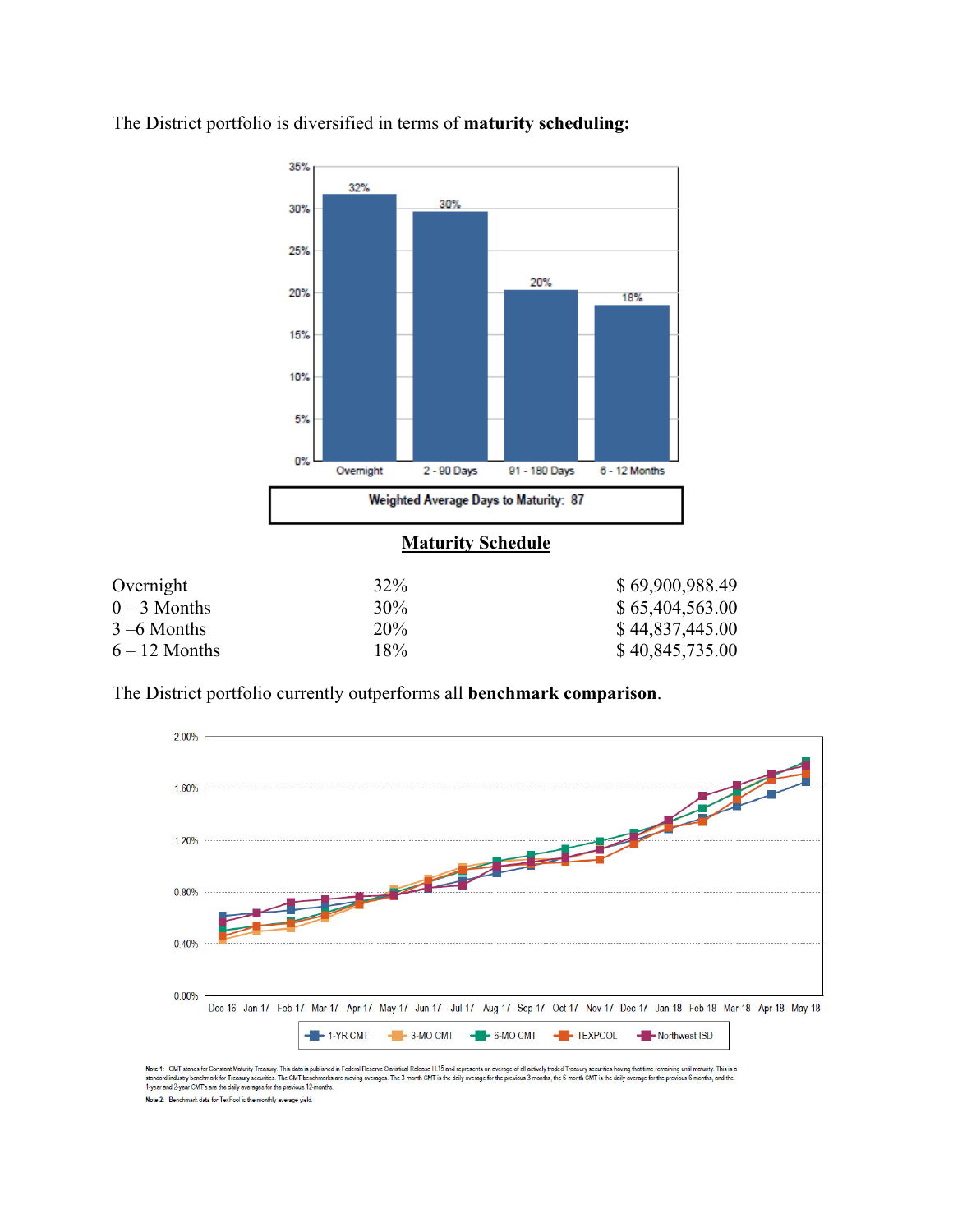

# **TexPool Monthly Newsletter: June 2018**

# **Economic and Market Commentary: Same ol', same ol' and that's OK June 1, 2018**

New developments in the cash market were hard to come by in May. The month seemed a continuation of the main topics of April. That's not a bad thing; cash managers have had plenty to consider in recent quarters.

The Federal Reserve's policy meeting in early May, and the minutes released later in the month, showed a central bank bent on keeping monetary policy in low gear, grinding on regardless of geopolitical events, market movement, trade-war talk or elections. Personal consumption spending nearly hit the Fed's established goal of 2% inflation. But rather than be excited about this data, policymakers again suggested that they would permit it to overshoot that mark slightly. As much as the Fed likes to tout itself as being data dependent, gut feeling and subjectivity still factor into its decisions.

So, the Fed took no rate action in May, but the content of the meeting statement suggested the next 25-basis-point hike likely will happen at the June meeting. The markets think it is a done deal, but are split between expecting one or two additional hikes the remainder of the year. We still expect a total of three in 2018, but will re-evaluate after parsing the June Federal Open Market Committee statement.

While the spread between the 3-month London interbank offered rate (Libor) and the overnight index swap (OIS) slightly narrowed compared to April, it remained elevated in May relative to normal. The reason for the wide spread remains the same: it's not driven by poor bank credit, the economic and political predicament transpiring in Italy or the potential summit with North Korea. Rather, it is again due to the atypical large quantity of Treasuries the U.S. has had to issue to fund itself amid lower tax revenue and higher spending. We expect to see T-bill issuance ramp up to April levels early in the third quarter. Combined with even more securities rolling off the